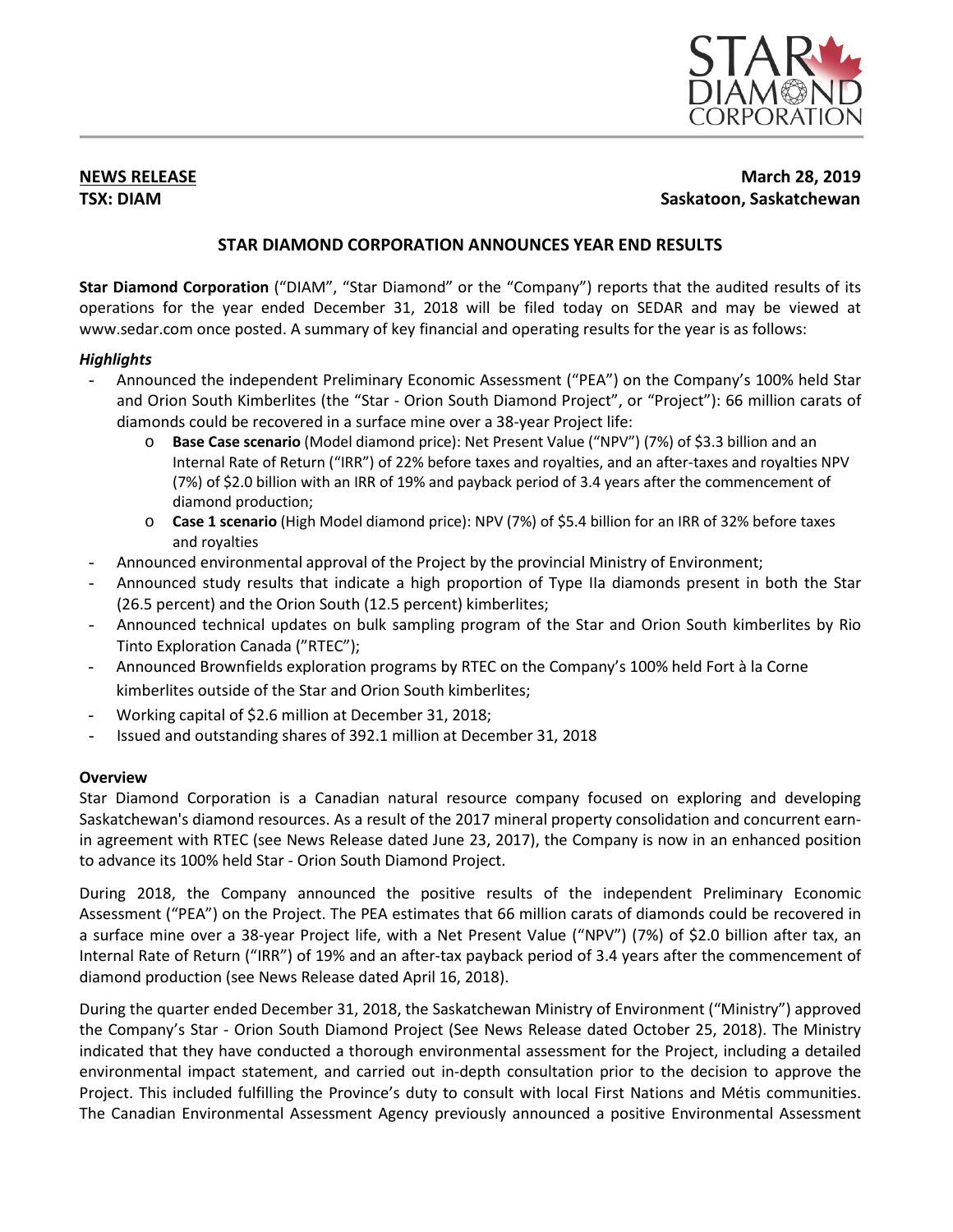Decision for the proposed Project by the federal Environment Minister (See News Release dated December 3, 2014).

# **Activities relating to the Star - Orion South Diamond Project and Fort à la Corne mineral properties**

During 2018, RTEC, Bauer Maschinen GmbH ("Bauer") and Nuna Logistics Limited finalized contractual arrangements for the manufacture, supply and operation of equipment to be used for bulk sampling of the Star and Orion South Kimberlites. RTEC aim to use a Bauer BC 50 Cutter mounted on a Bauer MC 128 Duty-cycle Crane ("Trench Cutter Sampling Rig") to drill and sample to depths of up to 250 metres below surface (See News Release dated April 12, 2018). Each ten metres of advance down hole aims to excavate some 100 tonnes of kimberlite. Bauer cutter rigs are used around the world for complex engineering projects. Bauer has indicated that this will be the first time in the world that this technology will be used in an active project to reach a depth of 250 meters.

During 2018, RTEC and Consulmet (Pty) Ltd finalized contractual arrangements for the manufacture and supply of a 30 tonne per hour on-site bulk sample plant (See News Release dated May 15, 2018). The bulk sample plant has been specifically designed to maximize liberation and recovery of diamonds throughout the -25+0.85 millimetre size range, and minimize diamond breakage, particularly among potential specials (plus 10.8 carat diamonds) that may be recovered from both the Star and Orion South Kimberlites. The bulk sample plant will use a modern flow-sheet and the latest X-ray transmission ("XRT") sorting technology to ensure any large diamonds present (up to 25 millimetres) are recovered with minimal breakage. A secondary crushing circuit, using a high pressure rolls crusher ("HPRC"), will maximize the liberation of smaller diamonds from the kimberlite.

During 2018, RTEC successfully completed panels at five of the proposed ten bulk sample locations on the Star Kimberlite, using the Cutter Soil Mixing ("CSM") drilling rig (See News Release dated October 1, 2018). The CSM drilling program mixes cement grout with the top 20 metres of near-surface sands in order to stabilize the unconsolidated sand overburden at each of RTEC's planned bulk sampling locations.

Prior to the commencement of winter shut down of the Trench Cutter Sampling Rig, RTEC commenced drilling of the first bulk sample hole on the Star Kimberlite using the Trench Cutter Sampling Rig. The Trench Cutter bulk sample drilling was successfully initiated to a depth of 37.1 metres below surface (See News Release dated November 1, 2018). The Trench Cutter Sampling Rig successfully excavated the sand and till overburden and returned a substantial proportion of large (up to 80 millimetre) fragments from the till. The encouraging performance of the Trench Cutter Sampling Rig was unfortunately constrained by the commissioning of the desanding plant, which did not operate at design capacity. The design and construction of the desanding plant are being evaluated by RTEC with the intent that the desanding plant will be revised or replaced by the time that the Trench Cutter Sampling Rig program resumes on the first bulk sample hole and RTEC's on-site bulk sample processing plant is commissioned in 2019.

The Company recently announced that RTEC commenced the sonic and core drilling of up to 25 pilot holes each, on the Orion South Kimberlite (see News Release dated January 24, 2019). The sonic drilling is to provide a detailed log of the overburden stratigraphy above the kimberlite, while the core holes are being drilled to generate detailed logs of the kimberlite geology at each locality in preparation for RTEC's proposed bulk sampling of the Orion South kimberlite with the Trench Cutter Sampling Rig.

RTEC is also performing Brownfields exploration programs to investigate and prioritise the Company's Fort à la Corne kimberlites outside of the Star and Orion South kimberlites (see News Releases October 25, 2018 and November 9, 2018). While the Star and Orion South kimberlites are the focus of the planned bulk sampling by RTEC, respectively, there are some 60 other kimberlites within the Fort à la Corne diamond district, on mineral dispositions held 100 percent by Star Diamond. Star Diamond and other companies have previously completed extensive exploration on these Fort à la Corne kimberlites, including geophysical surveys, pattern core drilling,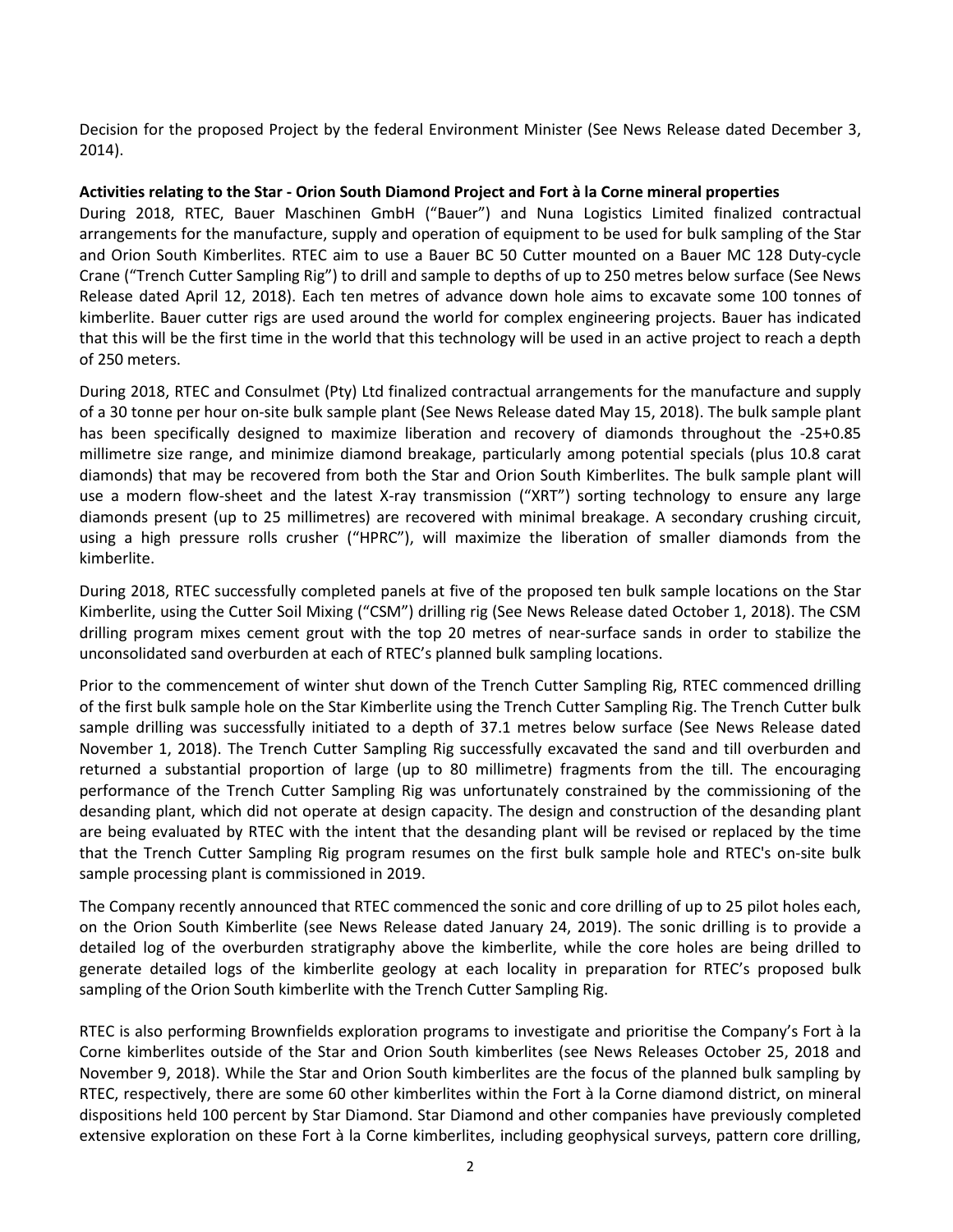large diameter drilling and micro- and macrodiamond analyses, which resulted in the documentation of geological models for a number of these bodies.

The Company recently announced the results of a study into the abundance of Type IIa diamonds in the diamond parcels recovered from the Star and Orion South Kimberlites (see News Release dated March 4, 2019). This study confirmed that unusually high proportions of Type IIa diamonds are present in both the Star (26.5 percent) and the Orion South (12.5 percent) kimberlites. Many high-value, top colour, large specials (greater than 10.8 carats) are Type IIa diamonds, including all ten of the largest known rough diamonds recovered worldwide.

## **Year to Date Results**

For the year ended December 31, 2018, the Company recorded a net loss of \$4.6 million or \$0.01 per share (basic and fully diluted) compared to net income of \$40.8 million or \$0.12 per share in 2017. The loss during 2018 was primarily due to ongoing operating costs and exploration and evaluation expenditures incurred by the Company exceeding interest and other income earned. Net income during 2017 was due to the partial reversal of previously recorded impairments relating to the Company's Fort à la Corne mineral properties (\$44.5 million).

#### **Selected financial highlights include:**

|                                                                    | As at                  | As at             |
|--------------------------------------------------------------------|------------------------|-------------------|
|                                                                    | December 31.           | December 31,      |
| <b>Condensed Consolidated Statements of Financial Position</b>     | 2018                   | 2017              |
| Current assets                                                     | Ś.<br>2.9 <sub>M</sub> | Ś.<br>4.2 M       |
| Exploration and evaluation, capital and other assets               | 67.5 M                 | 67.7 M            |
| <b>Current liabilities</b>                                         | $0.3$ M                | 0.4 M             |
| Premium on flow-through shares                                     | $0.0\,$ M              | 0.2 M             |
| Non-current liabilities                                            | $1.3$ M                | $1.3$ M           |
| Shareholders' equity                                               | 68.8 M                 | 70.0 M            |
|                                                                    |                        |                   |
|                                                                    | <b>Year Ended</b>      | <b>Year Ended</b> |
| <b>Consolidated Statements of Income (Loss)</b>                    | December 31.           | December 31.      |
|                                                                    | 2018                   | 2017              |
| Interest and other income                                          | Ś.<br>0.1 M            | Ś.<br>$0.1$ M     |
| Expenses                                                           | 4.8 M                  | 4.0 M             |
| Flow-through premium recognized in income                          | $0.2$ M                | 0.2 M             |
| Investment in Wescan Goldfields Inc.                               | $(0.1)$ M              | 0.0 M             |
| Reversal of prior impairments to exploration and evaluation assets | $0.0\,$ M              | 44.5 M            |
| Net income (loss) for the period                                   | (4.6) M                | 40.8 M            |
| Net income (loss) per share for the period (basic and diluted)     | (0.01)                 | 0.12              |
|                                                                    |                        |                   |

|                                                        | <b>Year Ended</b> | <b>Year Ended</b> |
|--------------------------------------------------------|-------------------|-------------------|
|                                                        | December 31.      | December 31.      |
| <b>Condensed Consolidated Statements of Cash Flows</b> | 2018              | 2017              |
| Cash flows from operating activities                   | \$ (3.0) M\$      | \$ (3.6) M        |
| Cash flows from investing activities                   | $(0.1)$ M         | $0.6$ M           |
| Cash flows from financing activities                   | 1.9 <sub>M</sub>  | 4.2 M             |
| Net increase (decrease) in cash                        | $(1.2)$ M         | 1.2 M             |
| Cash - beginning of period                             | 4.0 M             | 2.8 M             |
| $Cash - end of period$                                 | 2.8 M             | 4.0 M             |

#### **Outlook**

The positive results of the 2018 PEA show that the Star and Orion South Kimberlites have the potential to be economically developed as a diamond mine. The recent provincial environmental approval, alongside the previous positive federal decision, marks a major milestone for the Project. As illustrated by the PEA, the Company has shown that the Project can be economically developed and operated while providing direct employment for hundreds of people throughout the construction phase and hundreds of people continuously over its 38 year mine life.